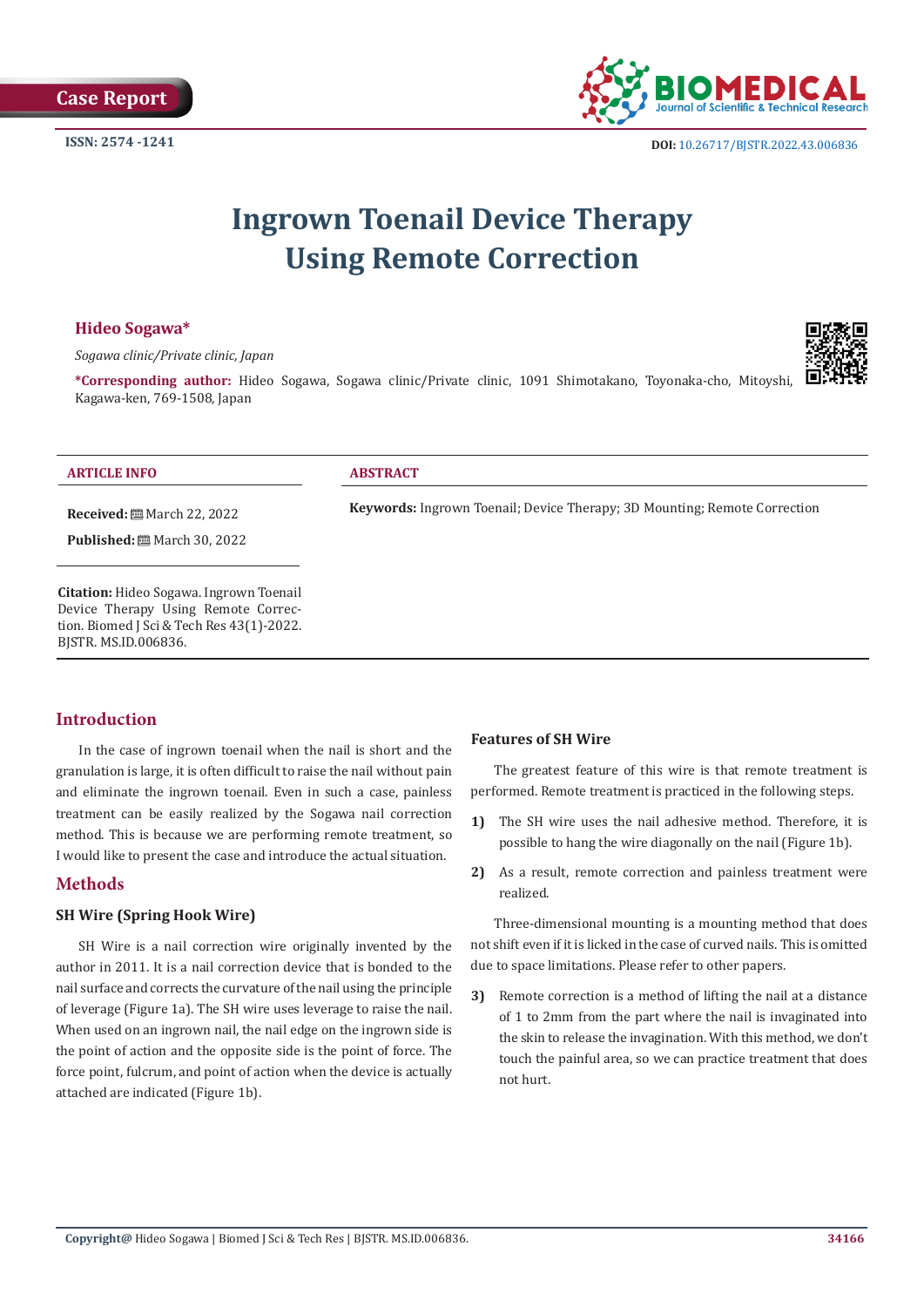

# **Result**

In principle, no anesthesia is required to attach the SH wire. But only one case finger block anesthesia was performed because the skin of the side nail fold covered the nail thorns and hindered nail elevation. At my clinic, 7980 ingrown toenail cases were treated with SH wire method during 10 years and 11 months from April 2011 to February 2022. 7945 cases healed and 35 did not. The cure rate was 99.5% (7945/7980). Phenol method was performed on 35 cases that did not heal, and the course was good.

# **Case Introduction**

# **Case 1**

54-year-old woman. First visit July 7, 2017.

- **Chief Complaint:** Deeply ingrown toenail.
- • **Medical History**: Nothing to note.
- **Progress**: Deep ingrown toenail and granulation of the right hallux from 3 months ago (Figure 2a).
- **Treatment**: The pain is so strong at the first visit that the wire cannot be hung on the invaginated part. Therefore, the  $1<sup>st</sup>$  line painless point treatment was performed (Figure 2b). Two days later the pain and swelling subsided. Therefore, we were able to hang a wire on the 2<sup>nd</sup> line, which is about 2mm closer to the recess than the  $1<sup>st</sup>$  line. It's called the  $2<sup>nd</sup>$  line attack (Figure 2c). After that, it progressed smoothly and healed 32 days after the first visit (Figure 2d).

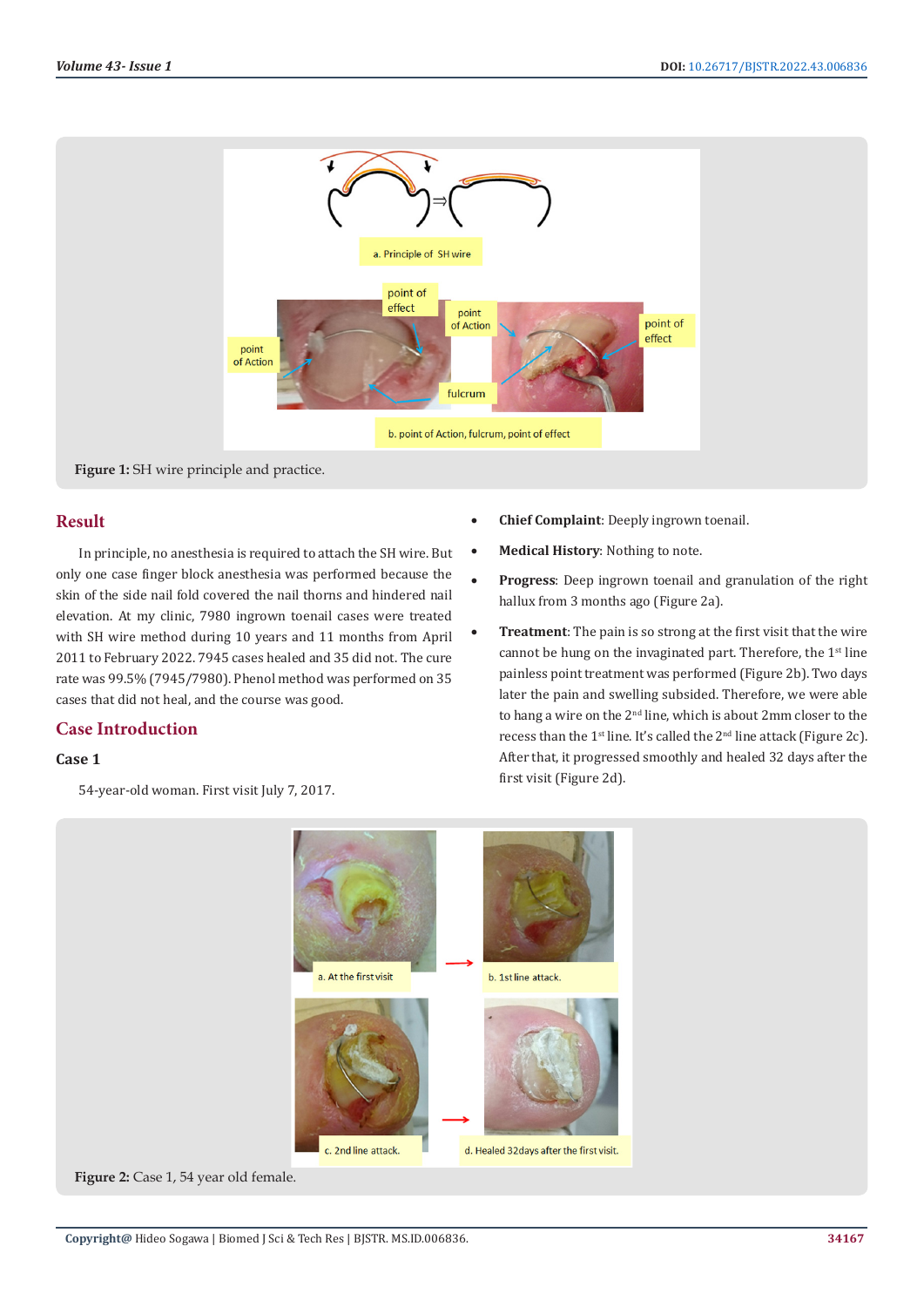#### **Case 2**

50-year-old man. First visit August 28, 2021

- **Chief complaint**: Deeply ingrown toenail
- **Medical History: Nothing to note**
- Progress: Ingrown toenail with granulation of the left hallux from 5 months ago.
- Treatment: An SH wire was hung about 2mm from the invaginated part at the first visit (Figure 3a). Granulation decreased to about 1/10 after the first visit (Figure 3b). Twenty-eight days after the first visit, the surgeon was able to hang a wire 5m deeper than the first wire. This wire attachment doesn't hurt because the granulation is shrinking (Figure 3c). He was cured in 2 months after the first visit (Figure 3b).



**Figure 3:** Case 2, 50 year old male.

# **Discussion**

Looking at the ingrown toenail equipment in the past, in the VHO method, hooks are hooked on the nail edges on both sides [1], and in the Machi-wire method, the wire is passed through the hole made in the nail to fix the nail and the wire [2]. The SH wire has the wire glued to the nail. As far as the author knows, there is no other method of adhering a wire to the surface of the nail to treat ingrown toenail (PubMed 2000-2021). In the Sogawa nail correction method, stainless steel for springs is used instead of super elastic wire. As a result, in this method,

- **1)** The hook can be easily adjusted according to the shape of the nail, and
- **2)** The price is low (the price of SH wire is 1/7 or less of that of the above two types of wire).

There are 7 levels of wire thickness, which are used according to the hardness of the nail. I have never felt any difficulty with this wire due to lack of straightening power. Another feature of this method is that even small and thin nails such as the little finger of the hand can be worn easily and in a short time, just like the hallux. Various technologies are required to implement this method. In order to disseminate these technologies, we are conducting remote training using the WEB. It also supports English, and anyone in the world can participate.

# **Summary**

In the Sogawa method, a wire is adhered to the nail to correct the curvature of the nail. As a result, remote correction became possible, and ingrown toenail painless treatment became possible. We presented the cases and introduced the actual situation.

# **Thanks**

We would like to thank the dentists Hiroshi Shirai and Akihito Shirai for their technical guidance regarding dental technology.

#### **References**

- 1. Seiichi Kubota (2014) VHO treatment experience-treatment and pain management for ingrown toenail and ingrown toenail. Skin Surgery 23(1): 50-50.
- 2. Eiichi Machida (2005) Latest incurvated nail treatment Nail correction treatment using Machi-wire. Community care 7(12): 118-118.